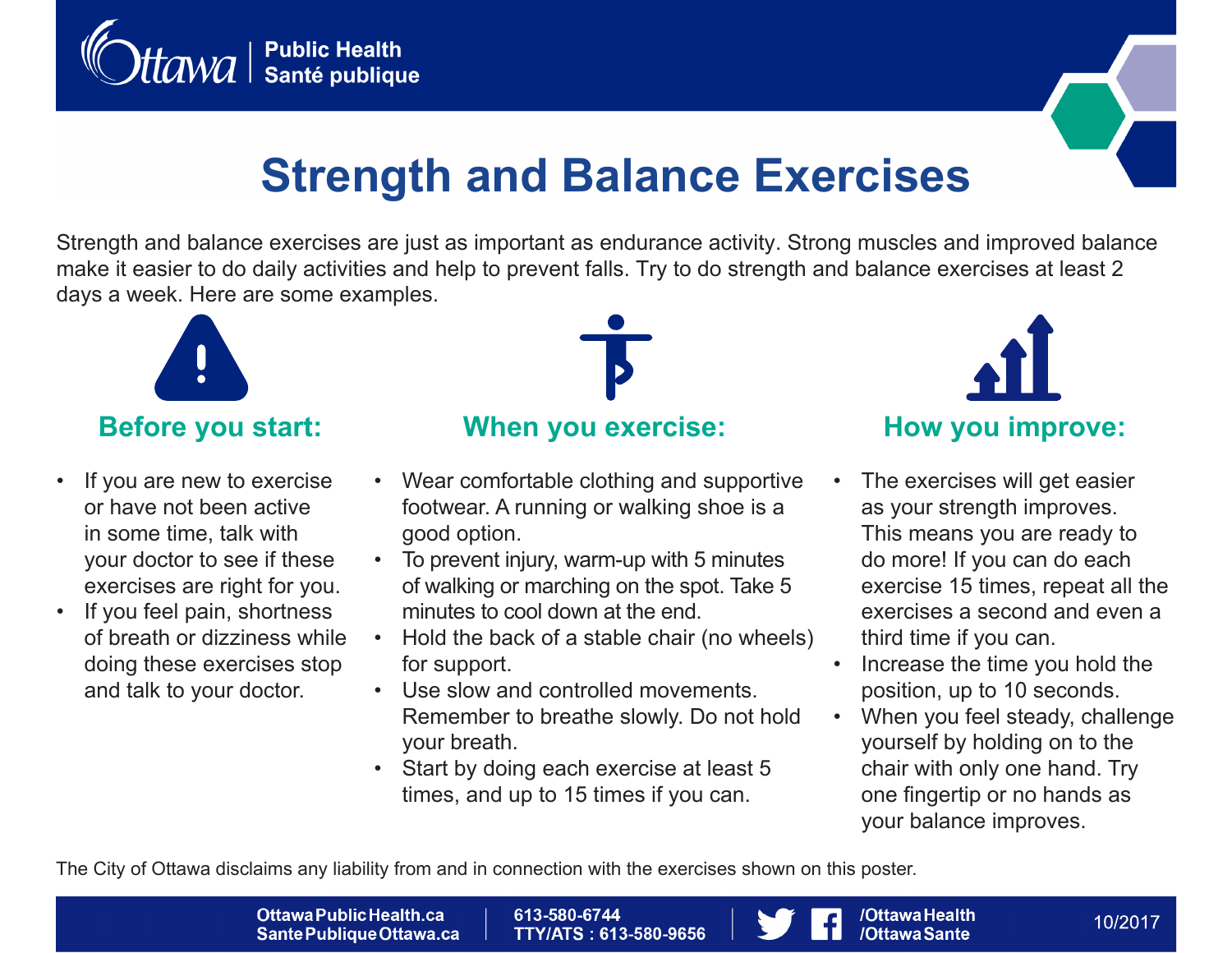















## **1. Hamstring Curls**

- Stand with feet slightly apart.
- The knee of your support leg should be slightly bent.
- Slowly bend your knee, bringing your heel toward your buttocks.
- Only bend your knee, stand tall.
- Hold for 2 seconds and return to start position.
- Repeat using other leg.

# **2. Small Squats**

- Stand with your feet slightly wider than shoulder width apart.
- Slowly push your buttocks back while bending your knees.
- Hold for 2 seconds and return to start position.
- Keep your chest and head up.
- This is a small squat so don't bend too far.

# **3. Back Leg Raise**

- Stand with feet slightly apart.
- The knee of your support leg should be slightly bent.
- Slowly raise one leg back, keeping your back straight.
- Hold for 2 seconds and return to start position.
- Repeat using other leg.

# **4. Side Leg Raise**

- Stand with feet together.
- The knee of your support leg should be slightly bent.
- Slowly lift one leg out to the side, keep back straight and tall.
- Keep foot pointed forward.
- Hold for 2 seconds and return to start position.
- Repeat using other leg.

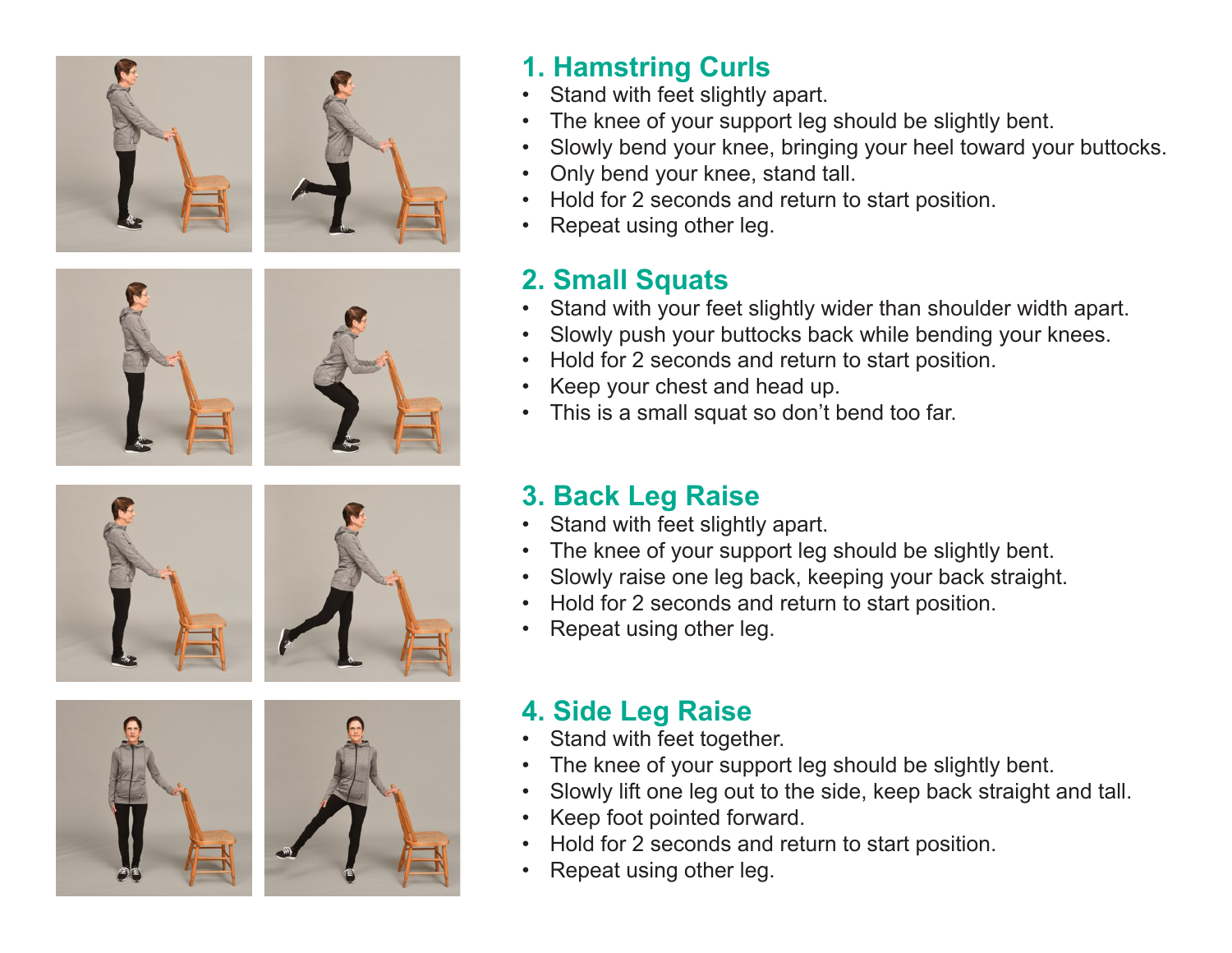



## **5. Toe Stand**

- Stand with feet shoulder width apart.
- Slowly rise up onto the balls of your feet.
- Hold for 2 seconds then slowly lower heels to floor.
- Repeat.













# **6. Flamingo**

- Stand with feet slightly apart.
- The knee of your support leg should be slightly bent.
- Stand and lift the right knee, by sliding the right foot halfway up the left leg.
- Hold the position for 2 seconds and return to start position.
- Repeat using other leg.

# **7. Walking the line**

- Stand up tall near a wall or counter and look ahead.
- Place one foot directly in front of the other so your feet form a straight line.
- Step forward, walking in a straight line.
- Repeat for 10 or more steps.
- Turn around and repeat the exercise.

# **8. Wall Push-up**

- Place your hands on the wall at shoulder height.
- Keep your heels on the floor.
- Slowly lower yourself toward the wall bending your elbows while keeping your back straight. Hold for 2 seconds.
- Slowly extend your arms to return to start position.
- Hold for 2 seconds. Keep elbows soft (not locked). Repeat.